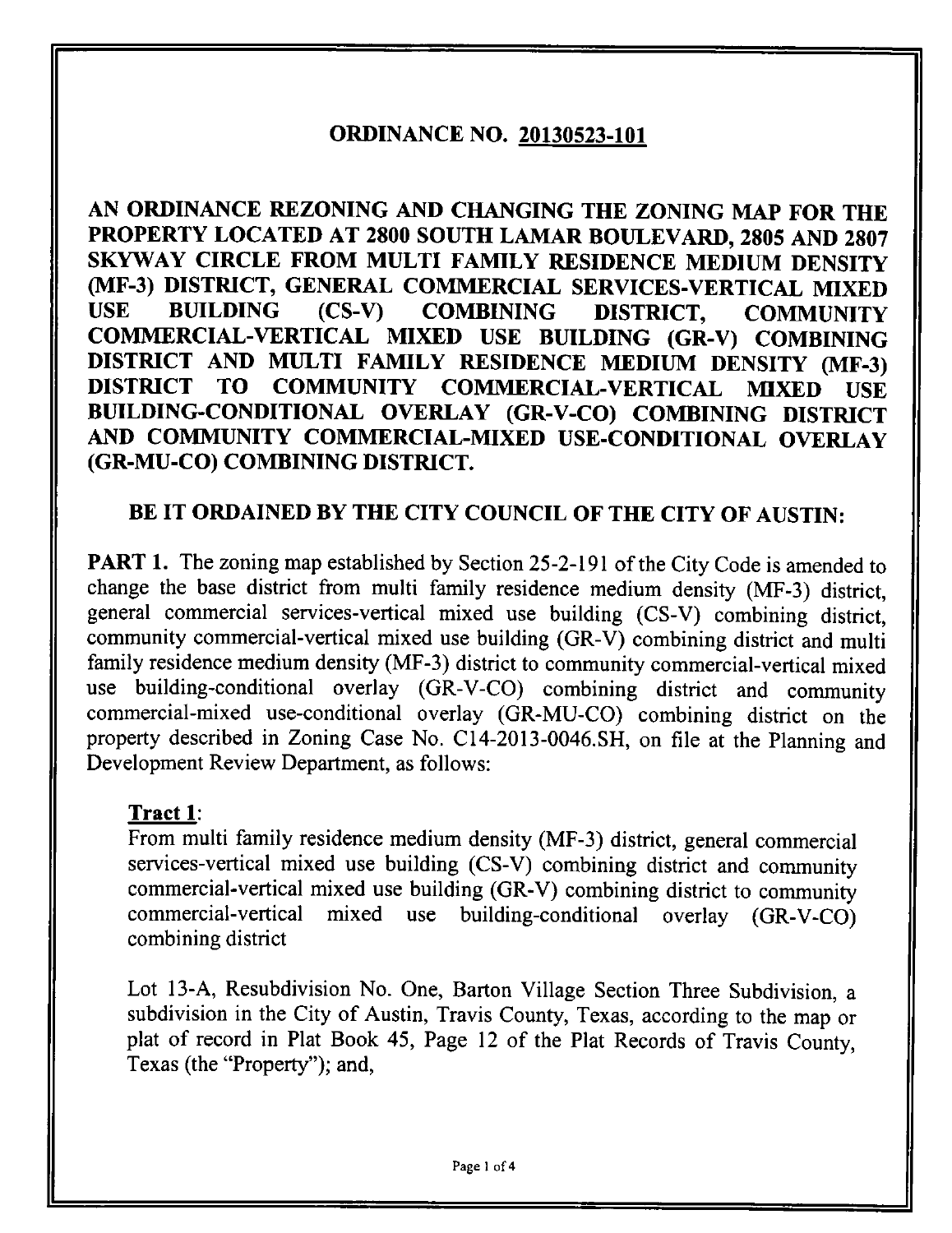## **Tract 2:**

From multi family residence medium density (MF-3) district to community commercial-mixed use-conditional overiay (GR-MU-CO) combining district

Lot 8-A and 9-A, Resubdivision No. One, Barton Village Section Three Subdivision, a subdivision in the City of Austin, Travis County, Texas, according to the map or plat of record in Plat Book 45, Page 12 of the Plat Records of Travis County, Texas (the "Property"),

locally known as 2800 South Lamar Boulevard, 2805 and 2807 Skyway Circle, in the City of Austin, Travis County, Texas, and generally identified in the map attached as Exhibit "A".

PART 2. The Property within the boundaries of the conditional overlay combining district established by this ordinance is subject to the following conditions:

- A. Vehicular access from the Property to Skyway Circle is prohibited except for pedestrian, bicycle and emergency ingress and egress. All vehicular access to the Property shall be from other adjacent public streets or through other adjacent property.
- B. The following uses are prohibited uses of the Property on Tract 2:

Administrative and business offices Art gallery Automotive rentals Automotive sales Bail bond services Bed & breakfast (Group 2) Club or lodge Commercial off-street parking Communications services Community garden Community recreation (public) Consumer repair services Cultural services Day care services (commercial) Day care services (limited) Exterminating services Food preparation

Alternative financial services Art workshop Automotive repair services Automotive washing (of any type) Bed & breakfast (Group 1) Business support services College and university facilities Communication service facilities Community events Community recreation (private) Consumer convenience services Counseling services Custom manufacturing Day care services (general) Drop-off recycling collection facility Financial services Funeral services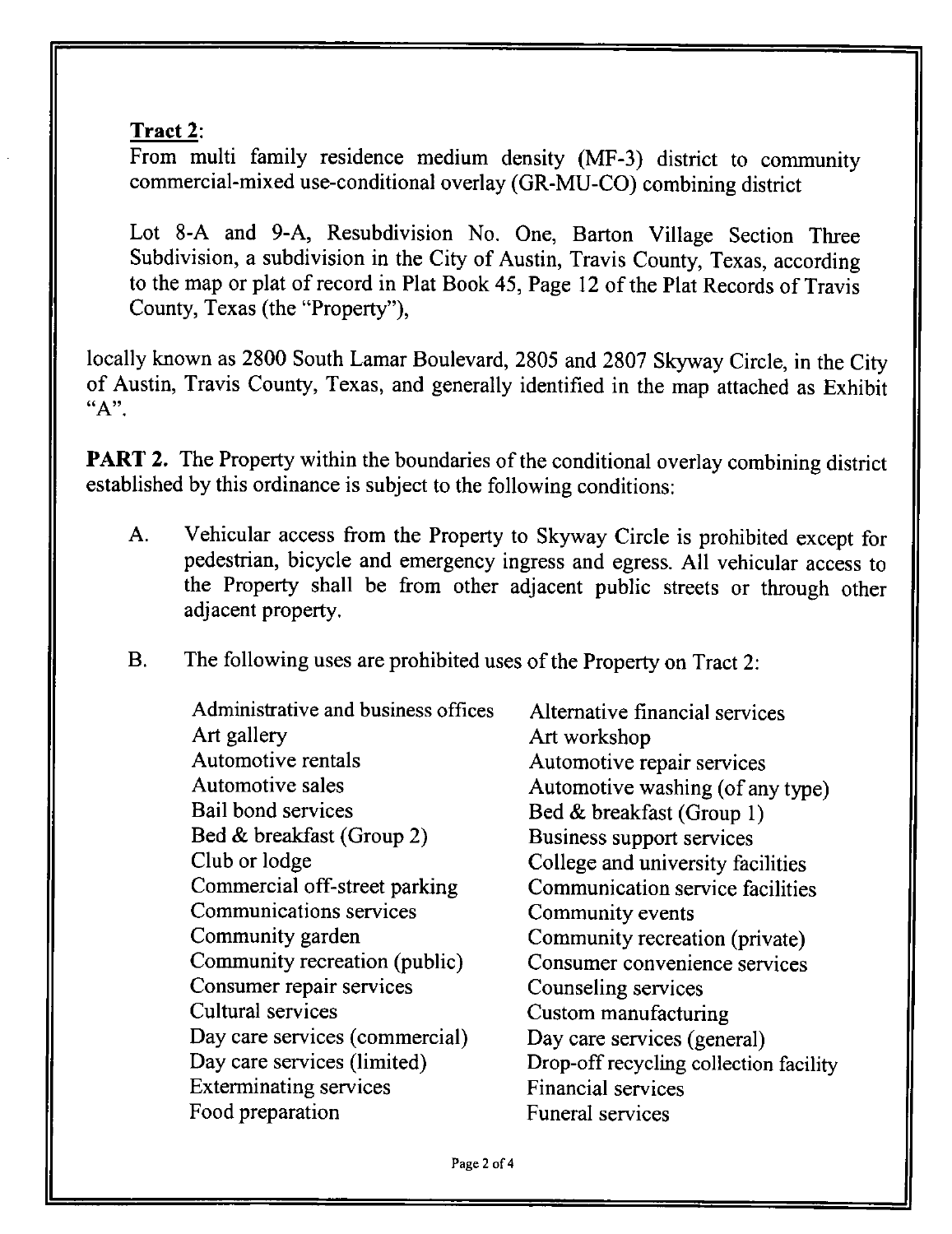General retail sales (convenience) General retail sales (general)<br>
Guidance services<br>
Hospital services (general) Hospital services (limited)<br>Indoor entertainment Indoor entertainment Indoor sports and recreation<br>
Local utility services Medical offices-not exceedin

**Medical offices-not exceeding Mobile home residential 5,000 sq. ft. gross floor area Outdoor sports and recreation Pawn shop services**  Personal improvement services<br>
Personal services<br>
Plant nurserv<br>
Plant nurserv Pet services<br> **Plant nursery**<br> **Printing and publishing**<br> **Private primary** Private secondary educational facilities<br>Public primary educational facilities **Religious assembly**<br>Research services<br>Residential treatment<br>Restaurant (general) Residential treatment **Restaurant (general)**<br> **Restaurant (limited) Restaurant housing (** Retirement housing (small site)<br>Service station Service station Short-term rental<br>
Software development Telecommunicati Software development Telecommunication tower<br>
Theater
II<sub>rban</sub> farm **Food sales** 

Hospital services (general)<br>Hotel-motel Medical offices-not exceeding 5,000 **sq. Ft gross floor area** 

**Business or trade school** Private primary educational facilities Professional office Public secondary educational facilities Retirement housing (large site) Safety services **Urban farm** 

**C. The following uses are prohibited useos f the Property on Tract 1:** 

| Automotive repair services   | Automotive rentals               |
|------------------------------|----------------------------------|
| Automotive sales             | Automotive washing (of any type) |
| Bail bond services           | <b>Exterminating services</b>    |
| Hotel-motel                  | Service station                  |
| Outdoor sport and recreation | Pawn shop services               |
|                              |                                  |

**Except as specifically restricted under this ordinance, the Property may be developed and used in accordance with the regulations established for the community commercial (GR) district, the mixed use combining district, and other applicable requirements of the City Code.**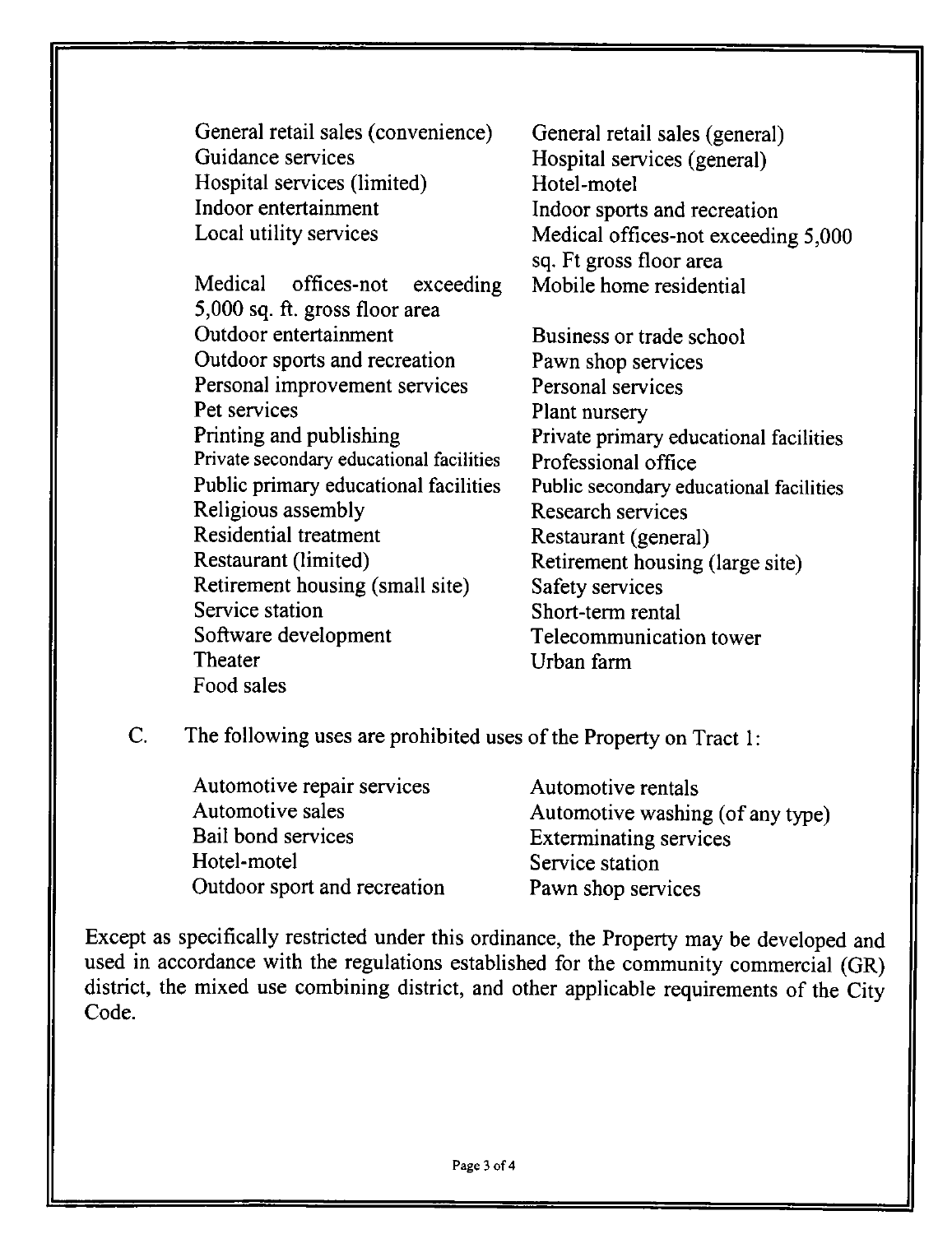PART 3. This ordinance takes effect on June 3, 2013. **PASSED AND APPROVED**  § Lee 1 § May 23 2013§  $\text{effingwell}$ Mayor APPROVED: ATTEST<sup>:</sup> annette & Herve **I I Aleneard City Attorney** City Clerk Page 4 of 4